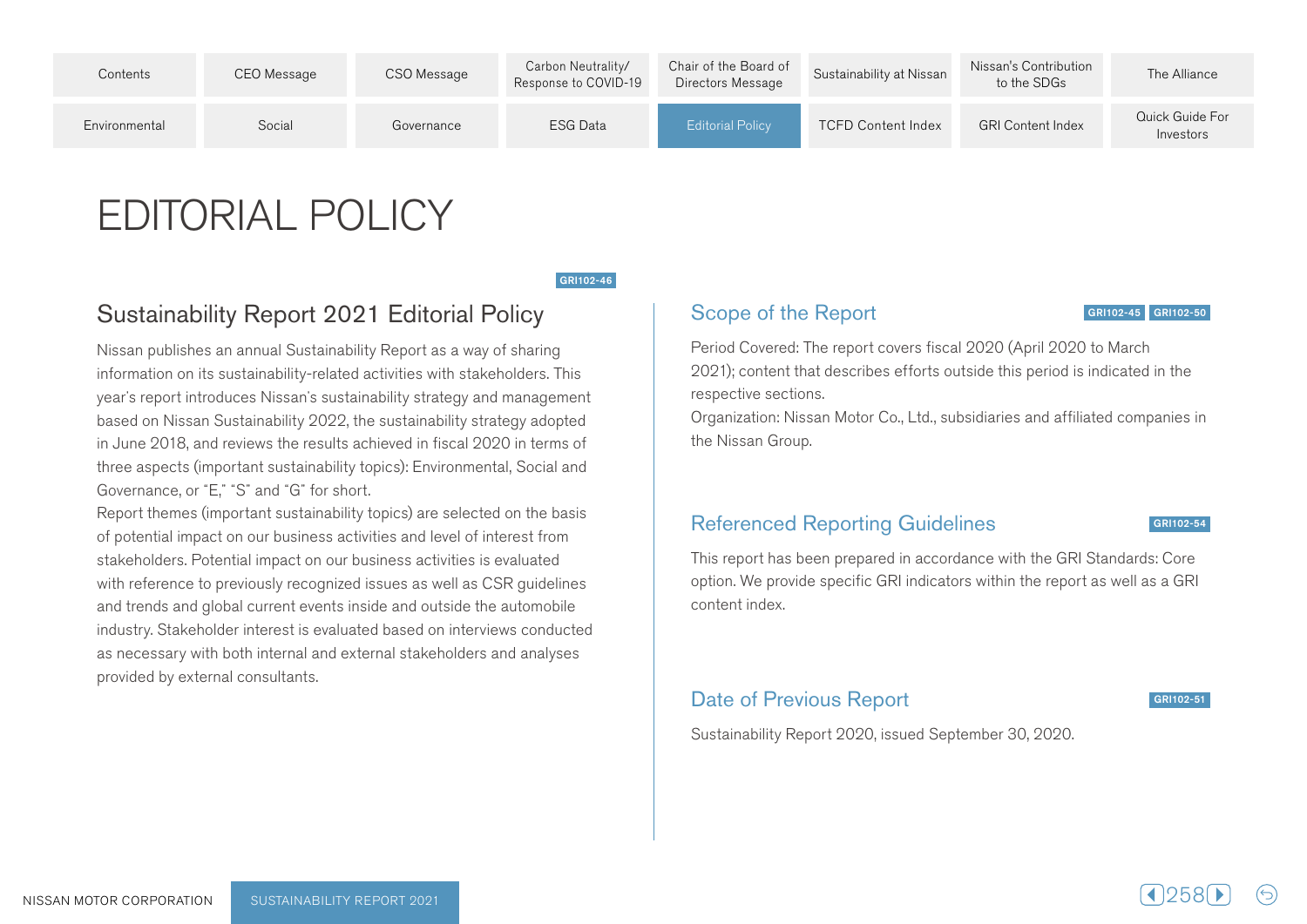

GRI102-52

GRI102-56

GRI102-48

# **Reporting Cycle**

Annually since 2004

## **Third-Party Assurance**

For more information on the third-party assurance.  $>>$  P102

# **Forward-Looking Statements**

This Sustainability Report contains forward-looking statements on Nissan's future plans and targets and related operating investment, product planning and production targets. There can be no assurance that these targets and plans will be achieved.

Achieving them will depend on many factors, including not only Nissan's activities and development but also the dynamics of the automobile industry worldwide, the global economy and changes in the global environment. If any errors are discovered after publication, Nissan will post corrected information on its corporate website.

#### **For Further Information**

Nissan Motor Co., Ltd. Sustainability Development Department  $Fax: +81(0)45-523-5740$ Email: NISSAN\_SR@mail.nissan.co.jp

## **Sustainability Report 2021**

Publication Date: July 30, 2021